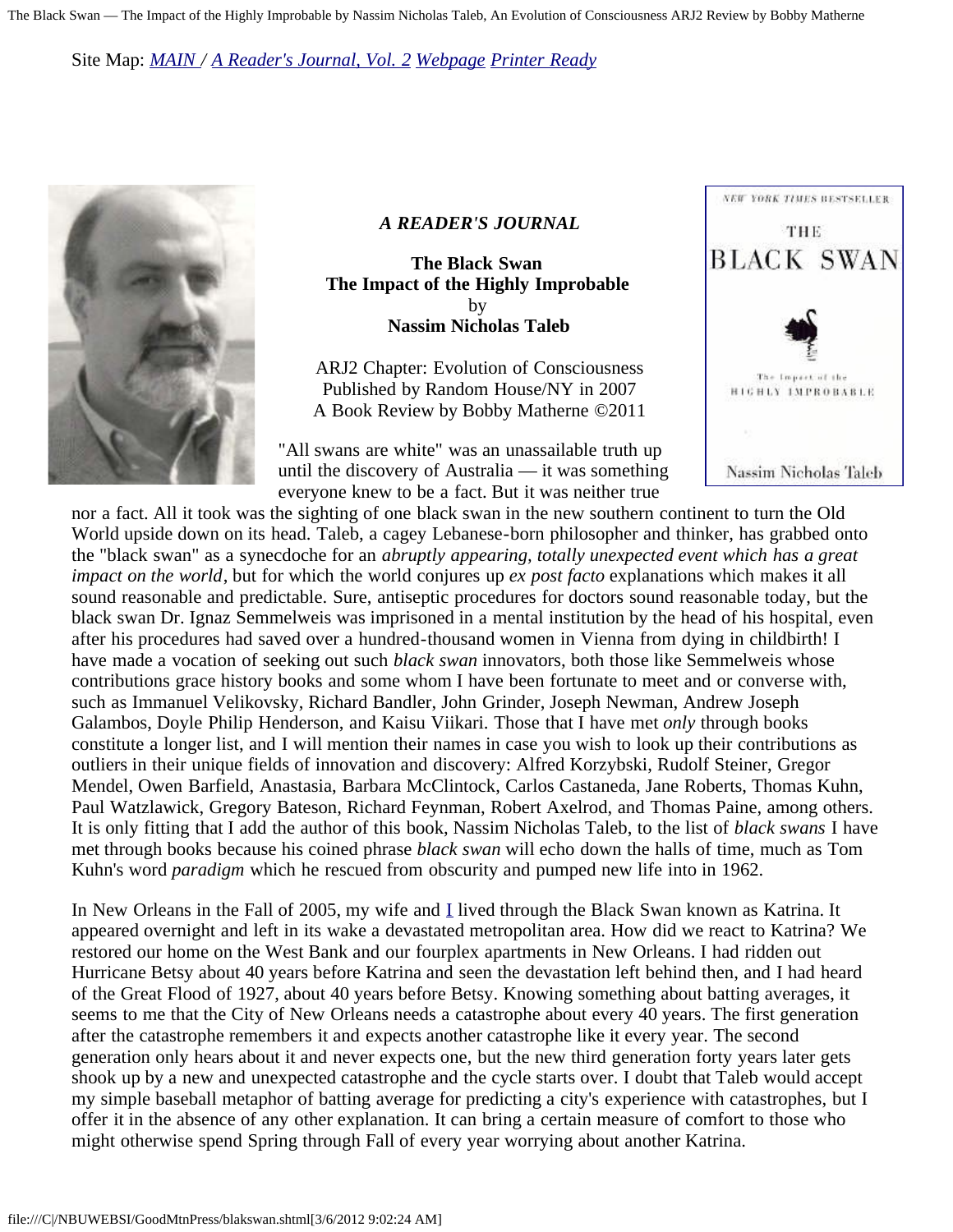Here's how Taleb describes the dynamics of Black Swans and what might qualify as a Black Swan:

**[page viii] Just imagine how little your understanding of the world on the eve of the events of 1914 would have helped you guess what was to happen next. (Don't cheat by using the explanations drilled into your cranium by your dull high school teacher.) How about the rise of Hitler and the subsequent war? How about the precipitous demise of the Soviet bloc? How about the rise of Islamic fundamentalism? How about the spread of the Internet? How about the market crash of 1987 (and the more unexpected recovery)? Fads, epidemics, fashion, ideas, the emergence of art genres and schools. All follow these Black Swan dynamics. Literally, just about everything of significance around you might qualify.** 

 **This combination of low predictability and large impact makes the Black Swan a great puzzle; but that is not yet the core concern of this book. Add to this phenomenon the fact that we tend to act as if it does not exist! I don't mean just you, your cousin Joey, and me, but almost all "social scientists" who, for over a century, have operated under the false belief that their tools could measure uncertainty.**

Taleb's forté is the world of finance and economics, and his advice is that *no advice* from *anyone* can predict Black Swans. He even gives you a way of discovering this truth he offers, an operation that many of you can easily perform to ascertain how oblivious the best informed experts in the world are to Black Swans.

**[page xviii] . . . the applications of the sciences of uncertainty to real-world problems has had ridiculous effects; I have been privileged to see it in finance and economics. Go ask your portfolio manager for his definition of "risk," and odds are that he will supply you with a** *measure* **that** *excludes* **the possibility of the Black Swan — hence one that has no better predictive value for assessing the total risks than astrology (we will see how they dress up the intellectual fraud with mathematics). This problem is endemic in social matters.**

Do you begin to feel as if a rug has been pulled out from under you, causing you to lose your level of comfort in the world? If not, you have not yet understood the problem, and you may gently pull yourself away from this review, dear Reader, and return to your favorite illusory world where Black Swans don't exist, where the world is uniform, slowly changing, and where manufacturing gasoline pumps will always be a prosperous business to invest in. You and [I](http://www.doyletics.com/bobby.htm) live in a world where no Black Swan will suddenly pop up to make oil a useless black goo best left underground.

**[page xix] The central idea of this book concerns our blindness with respect to randomness, particularly the large deviations: Why do we, scientists or nonscientists, hotshots or regular Joes, tend to see the pennies instead of the dollars? Why do we keep focusing on the minutiae, not the possible significant large events, in spite of the obvious evidence of their huge influence? And, if you follow my argument, why does reading the newspaper actually decrease your knowledge of the world?**

The world is out there, alive and throbbing, and the newspaper can only report a map of that territory which may be filled with unnoticed and unappreciated Black Swans birthing and growing up into maturity to surprise all of us. The so-called live news media are no better because the world they show us is a carefully selected world that is squeezed through a small lens pointed in only one direction at a time. Black Swans typically happen in the very direction no one is looking and every camera is pointed in the direction where some producer or director is expecting to find something. The very word "expecting" should raise the hair on your neck when you hear it or any of its synonyms from now on — because it means the possibility of being blind sided by events is present, the possibility that what is being shown on the TV screen is from a camera pointed in the wrong direction or in the wrong location. No one was looking at the Twin Towers until the first plane flew into it. What footage we have of the first plane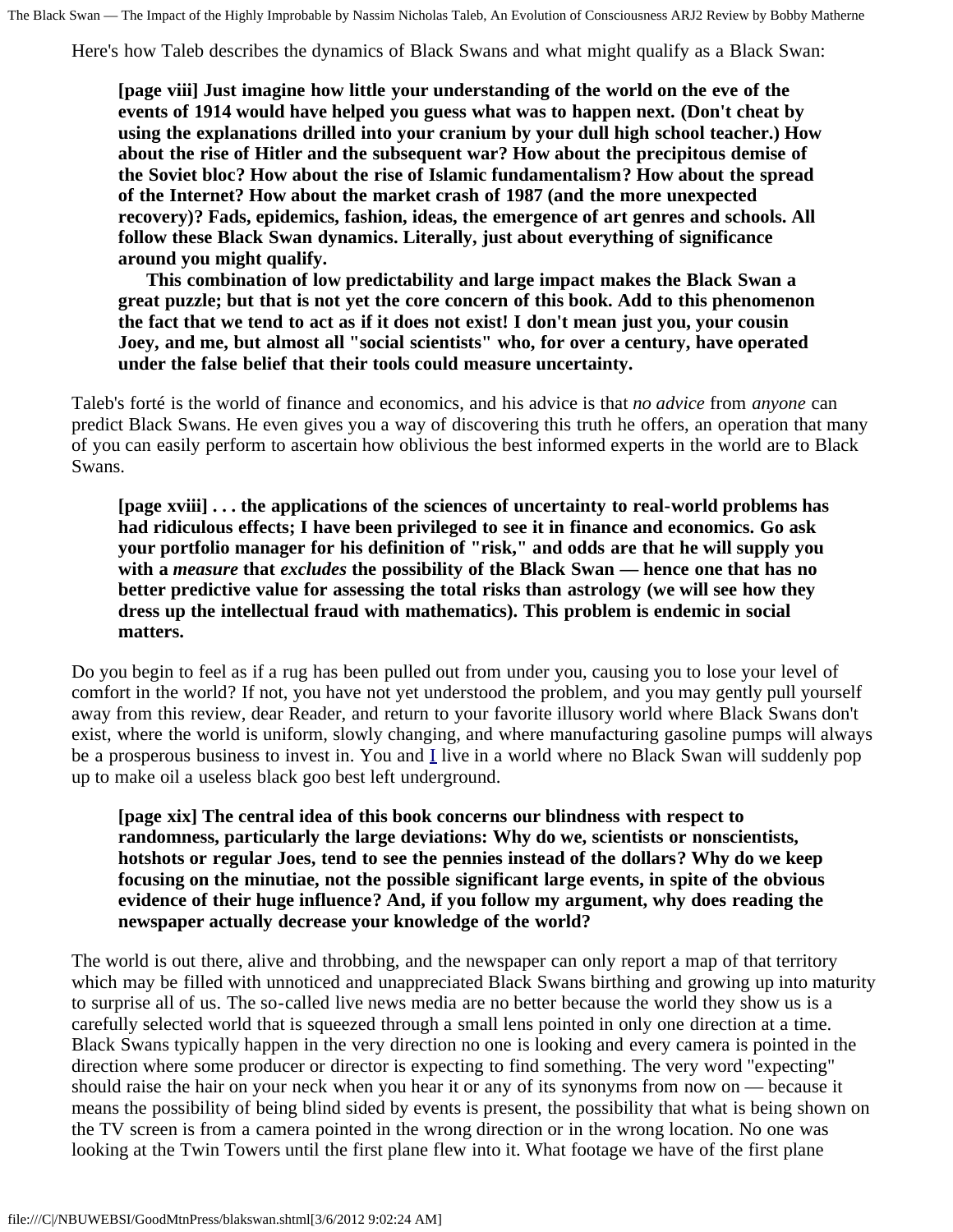crashing into a tower came from someone who was looking at something else. When a broker tells you what to expect in the market, fire him. You need help choosing the dramatic things that might happen that no one is expecting. Invest in one IBM, Microsoft, Google, etc, when they are cracking open their egg, and your own nest egg will be ensured. Yet, no broker can tell you when a company will soar out of its nest as a Black Swan and make you rich.

### **[page xix] Black Swan logic makes what you don't know far more relevant than what you do know. Consider that many Black Swans, can be caused and exacerbated by their being unexpected.**

The most amazing collection of insights about life that I have found are in **Sufi stories**. People hear some of them only when they are converted into ordinary jokes, but most never bother to mine their riches. One such story involves two men who go on a hazardous journey through a desert region inhabited by brigands and wild carnivores. The first man, a Sufi, manages the journey quite well, finding water and food at an oasis when he needs it, and arrives safely at the end of his journey where no one gathered to meet him. The second man is set upon by robbers who try to steal money and he fights them bravely and chases them off even though he emerges from his fighting all bloody. He resumes his journey and a large lion pounces on him from the overhead rock outcropping in a passage through a hilly region and in the battle, the man manages to pull his knife and kill the lion, having to drink the lion's blood to quench his thirst as he had run out of water. When he arrives in the town where the Sufi is now resting in an inn, the man is greeted by a crowd of people who want to hear about the adventures he underwent during his treacherous journey. He is feted at a big dinner where all the dignitaries of the town come out. The question for you, dear Reader, is which man was the more successful, the lion-killer or the Sufi?

# **[page xxii, xxiii] We remember the martyrs who died for a cause that we knew about, never those no less effective in their contribution but whose cause we were never aware of — precisely because they were successful.**

Taleb gives us an update on this Sufi story with a thought experiment where he runs the events of 9/11 twice: once with a man who prepared so well that nothing unusual happened on that day, and once without the man's contribution. Then he has us look at what likely happens to the prepared and successful man.

**[page xxiii] Assume that a legislator with courage, influence, intellect, vision, and perseverance manages to enact a law that goes into universal effect and employment on September 10, 2001; it imposes the continuously locked bulletproof doors in every cockpit (at high costs to the struggling airlines) — just in case terrorists decide to use planes to attack the World Trade Center in New York City. I know this is lunacy, but it is just a thought experiment (I am aware that there may be no such thing as a legislator with intellect, courage, vision, and perseverance; this is the point of the thought experiment). The legislation is not a popular measure among the airline personnel, as it complicates their lives. But it would certainly have prevented 9/11.** 

 **The person who imposed locks on cockpit doors gets no statues in public squares, not so much as a quick mention of his contribution in his obituary, "Joe Smith, who helped avoid the disaster of 9/11, died of complications of liver disease." Seeing how superfluous his measure was, and how it squandered resources, the, public, with great help from airline pilots, might well boot him out of office.** *Vox clamantis in deserto***. He will retire depressed, with a great sense of failure. He will die with the impression of having done nothing useful. I wish I could go attend his funeral, but, reader, I can't find him. And yet, recognition can be quite a pump. Believe me, even those who genuinely claim that they do not believe in recognition, and that they separate labor from the fruits of labor, actually get a serotonin kick from it. See how the silent hero is rewarded: even his own hormonal system will conspire to offer no reward.**

When one, like Joe Smith, is a Black Swan, one becomes a "voice crying in the desert" and is often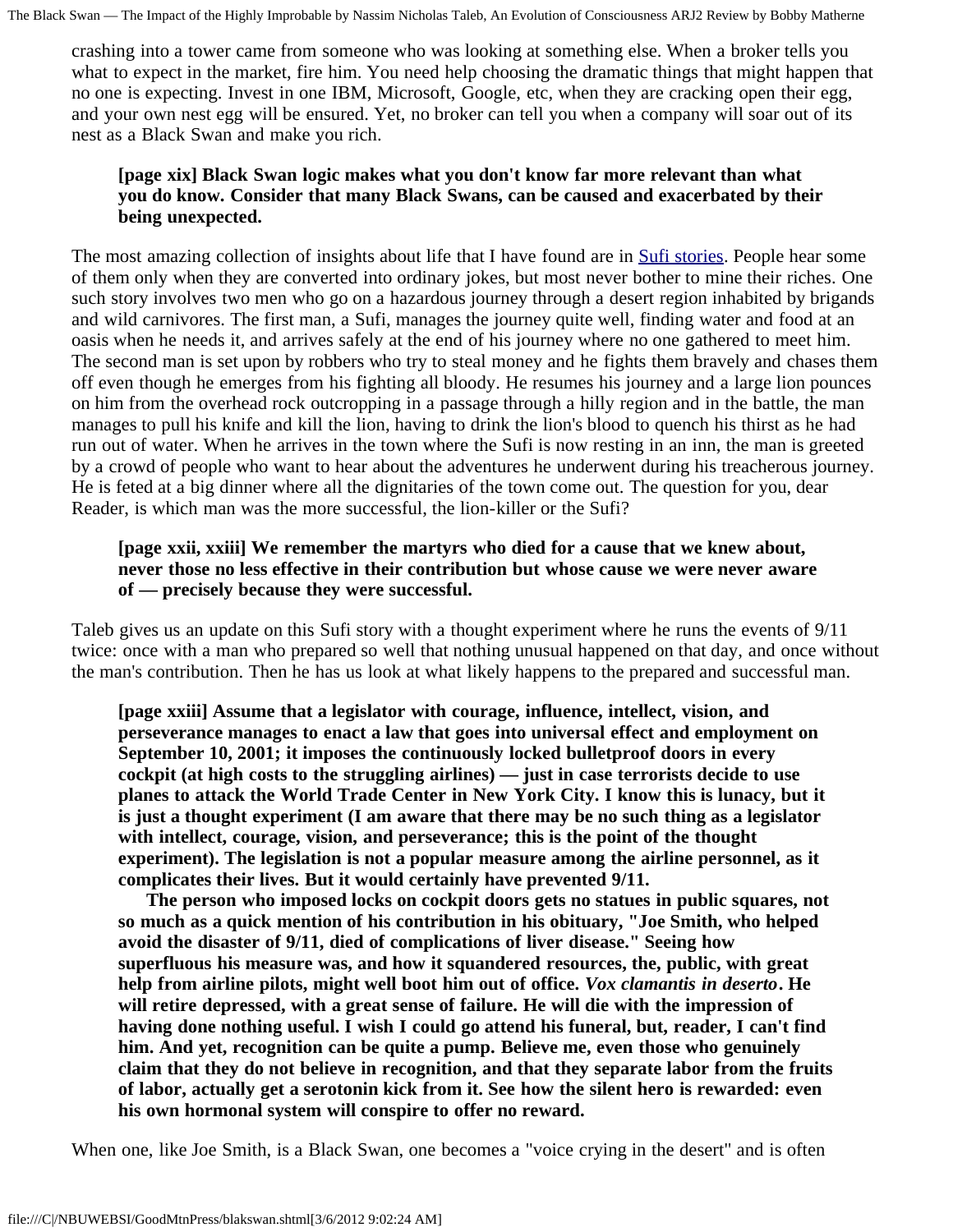beheaded as the Biblical voice in the desert was. If not beheaded literally, Joe's voice will be ignored precisely because he is talking about unique situations that no one else has read about in the newspapers or heard about on the radio or seen on TV or the Internet.

The people I listed in my first paragraph are Black Swans because they saw things few others saw or understood, even to this day. As a whole we treat these people like Joe Smith in the thought experiment above, we allow them to die in obscurity, only to have their contributions suddenly re-arise as a phoenix decades or centuries later. Barbara McClintock worked in obscurity for three decades while her colleagues ridiculed her "jumping gene" theory, right up to the moment she walked on stage to receive her Nobel Prize. Richard Feynman, also a Nobelist, was ridiculed when he put an O-ring in ice water to demonstrate the cause of the Challenger disaster. He was later proven to be right on. These were among the lucky few. Gregor Mendel's work with smooth and wrinkled peas sat unread for decades until William Bateson read it and decided to found the science he called *genetics* based on Mendel's work. Note how Bateson slighted Mendel by not naming the unit of hereditary transmission, the *gene*, after the discoverer.

<span id="page-3-0"></span>Joe Smith could have prevented the 9/11 catastrophe, but would have gotten only scant attention. But, if like Pogo said, "A national catastrophe gets an overwhelming majority", like certain infamous Presidents of the USA, they tend to be glorified and spread across the pages of history.

### **[page xxiv] It is the same logic reversal we saw earlier with the value of what we don't know; everybody knows that you need more prevention than treatment, but few reward acts of preventio[n\(1\)](#page-5-0). We glorify those who left their names in history books at the expense of those contributors about whom our books are silent. We humans are not just a superficial race (this may be curable to some extent); we are a very unfair one.**

As a writer I am very much aware that few people read Introductions, Prefaces, or Prologues to books. They want to get right to the meat of the matter, as they might say if you asked them, as I have. But I am aware of the paradox of the bootstrap, having worked on primitive minicomputers in the 1960s when we had to fat-finger the code of the bootstrap program into our computers each time we turned them on. Our current word "boot" and "reboot" for computers comes from that bootstrap program. To get a program into a computer you simply turn on the program loader. Okay, that's simple, you say. But the program loader is a program. How does it get into the computer? There's the paradox. Starting a computer is like pulling yourself up by your own boot straps! It can't be done, but it is done. Learning a new subject or reading a new book involves a similar bootstrap paradox. It would sure help if you knew all about it before you started. Authors provide the "all about it before you start" in those prefatory sections called Introductions, Prefaces, or Prologues. That's why they are there — to provide you a hand up into the new knowledge presented in the book.

Taleb's Prologue is full of wonderful bootstraps into the meat of his book, and for this reviewer it is a gold mine! For example, he introduces the Great Intellectual Fraud (GIF) which is otherwise named the Bell Curve. There is nothing fraudulent about the Bell Curve, but the way it is used presupposes the nonexistence of Black Swans and thus it is the primary tool of real-life Intellectual Frauds, and Taleb spends much of his time explaining how to identify them and how to avoid being misled by their techniques. Skip the rest of book at the peril of losing every thing you own, no matter how rich you are, in fact, the richer you are the more in danger of that ignominious fate.

The next life-saving concept Taleb offers us is the Platonic Fold. Before your eyes glaze over, let me tell you a quick story which happened to me. I was in my boss's office and he told me, "You know, Bob, in the Norwegian Boy Scout Handbook, in the section on map-reading, it stated, 'When the terrain differs from the map, believe the terrain.'" He grew up in Norway and was probably a Boy Scout as a child, and I could imagine him believing his map while ignoring the terrain and plunging 1200 feet into an icy fiord. It was good advice and prepared me well for later meeting the work of Alfred Korzybski who famously wrote, "The map is not the territory", a rather dry expression of the same insight as Per Holst shared with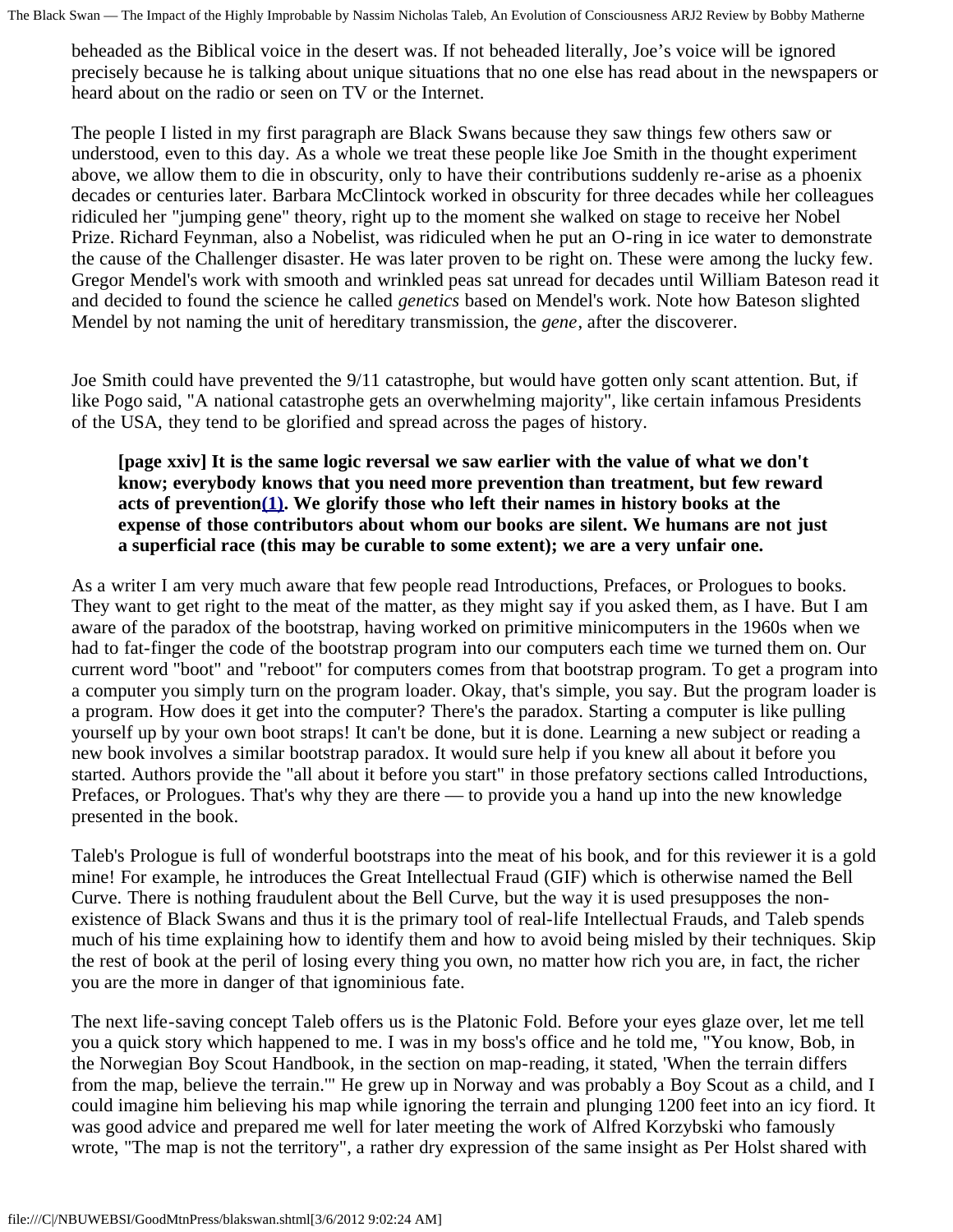me years before. The Platonic Fold of Taleb is like a sudden drop into the "dangerously wide" gap of an icy fiord for someone who has believed in a map like the Bell Curve.

# **[page xxv] The Platonic fold is the explosive boundary where the Platonic mindset enters in contact with messy reality, where the gap between what you know and what you think you know becomes dangerously wide. It is here that the Black Swan is produced.**

Few people understand what an essay is, lumping it together with theme, paper, and any other synonyms, thereby neutering the word and truncating their own ability to understand an essay when they read one. Taleb tells us in his Prologue that he is writing an essay which means he is stepping off the beaten path to communicate something original with this book. In an essay we must expect our notions about life to be challenged — in an essay we rarely find something written that would lead us to spout the epithet of shallow thinkers, "I know that."

# **[page xxvi] This is an essay expressing a primary idea; it is neither the recycling nor repackaging of other people's thoughts. An essay is an impulsive meditation, not science reporting. I apologize if I skip a few obvious topics in this book out of the conviction that what is too dull for me to write about might be too dull for the reader to read. (Also, to avoid dullness may help to filter out the nonessential.)**

Decades ago, I noticed that on any given month I was buying more books than I read during that month. When people would ask why I have so many books in my library (bout 3,000) I would tell them, "My goal is to buy more books than I read in any given month and to live long enough to read them all." I meant it facetiously because most people don't understand that the unread books in my library are more valuable than the read ones. Each unread book represents a book whose contents I will need on the spur of the moment at some time in the future, and a short walk will allow me to read it or search its contents. The unread shelves are my research library and comprise about 2/3rds of my library volumes. The read books are mostly reviewed and have my marginalia in them containing ideas and concepts, many of which never made it into my reviews of them. Those handwritten comments and sketches are another treasure trove of research material which I want nearby. Several years ago, my wife would grimace every time a new box of books arrived. She began saying, "Bobby, you cannot bring another book into this house." I had to admit I was challenged to find places for the new books arriving, so I finally said, "Okay, Del. Maybe we should look for a bigger house." A few months later we were living in a home with lots of room for my books and no more grimacing.

Taleb begins the meat of the book talking about Umberto Eco's Antilibrary, which he defines as the unread books on the shelves of Eco's 30,000 volume library, the research volumes. Like my visitors, people would come into Eco's home and notice the size of his library and ask him how many of the books he's read, as if that were the sole reason for owning a library, to read every book. That concept of *antilibrary* goes to the heart of Taleb's profession as he deems himself to be a *skeptical empiricist*.

### **[page 2] Let us call an antischolar — someone who focuses on the unread books and makes an attempt not to treat his knowledge as a treasure, or even a possession, or even a self-esteem enhancement device — a skeptical empiricist.**

Before we actually reach the first page of Chapter One, we know all about Taleb in a thumbnail sketchy way so that we are well-prepared for the main course which will flesh out the menu explanations he has shared with us during his impressive Prologue. I don't know about you, but I wanted to order and digest every meal on his menu and was well-satisfied with my dining experience with him as I closed the book.

I cannot tell all the many things I learned in this book, nor do I intend to try. We live in a world full of people who believe that eventually computers will figure out everything and predict everything which is going to happen. These are people who have not read or digested the material of this book, which is indeed an eponymous Black Swan among books and as such will likely be unread and misunderstood when read. Gregory Bateson, a Black Swan among thinkers and an eminent cyberneticist, was asked once